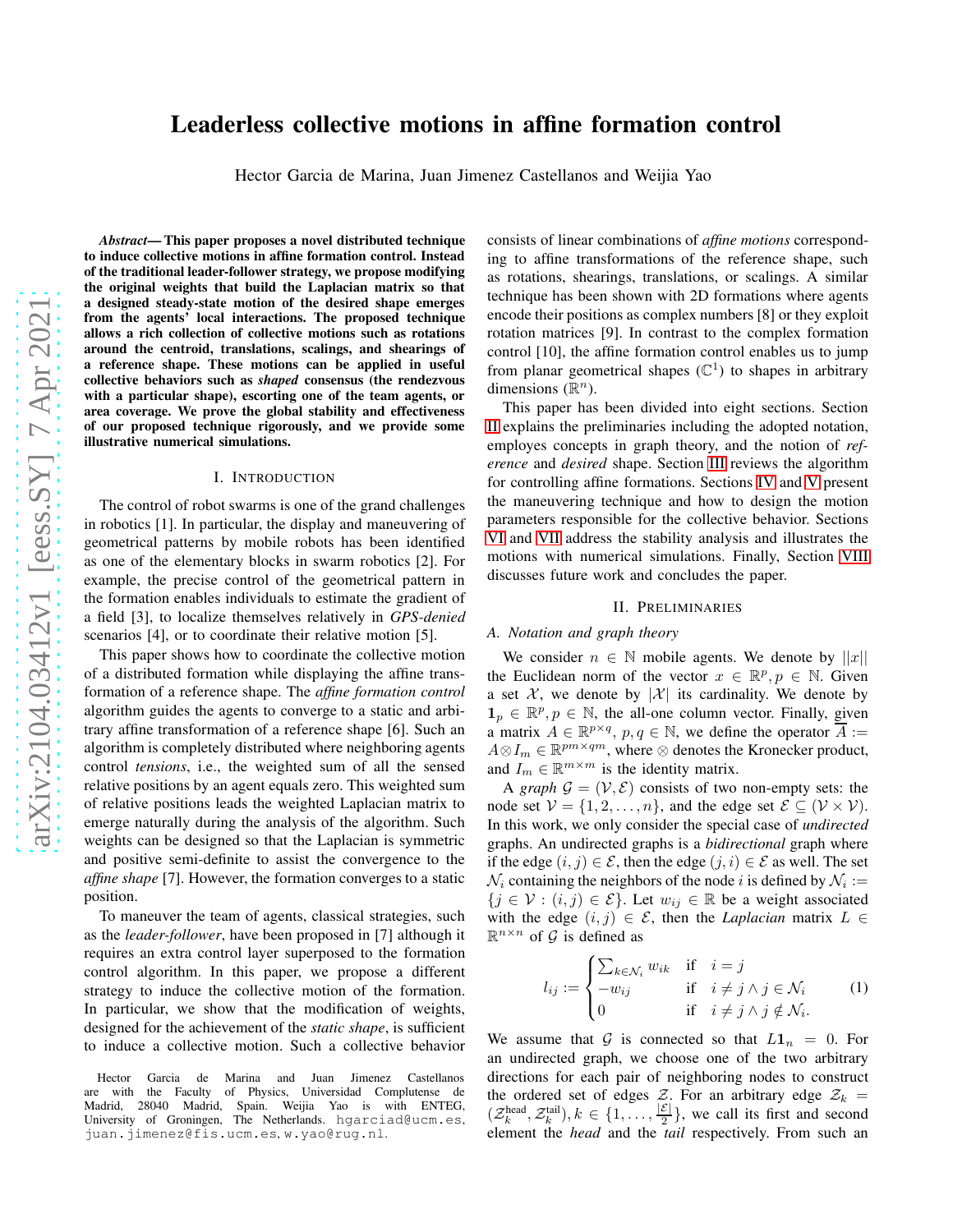

<span id="page-1-2"></span>Fig. 1. Example of a reference 2D shape  $p^* = (1_8 \otimes p_{\text{c.m.}})$  +  $[p_{c_1}^{*T} \dots p_{c_8}^{*T}]^T$ , where  $p_{c.m.}$  is the center of mass of the reference shape.

ordered set, we construct the following *incidence matrix*  $B \in \mathbb{R}^{|\mathcal{V}| \times |\mathcal{Z}|}$  that satisfies  $B^T \mathbf{1}_n = 0$ :

<span id="page-1-9"></span>
$$
b_{ik} := \begin{cases} +1 & \text{if } i = \mathcal{Z}_k^{\text{tail}} \\ -1 & \text{if } i = \mathcal{Z}_k^{\text{head}} \\ 0 & \text{otherwise.} \end{cases}
$$
 (2)

## *B. Affine desired shape*

Each agent  $i \in V$  has a position  $p_i \in \mathbb{R}^m$ ,  $m \in \mathbb{N}$ . We stack all the positions  $p_i$  in a single vector  $p \in \mathbb{R}^{mn}$  and we call it *configuration*. We define a *framework*  $F$  as the pair  $(\mathcal{G}, p)$ , where we assign each agent's position  $p_i$  to the node  $i \in \mathcal{V}$ , and the graph G establishes the set of neighbors  $\mathcal{N}_i$ for each agent i.

We choose an arbitrary configuration of interest or *refer*ence shape  $p^*$  for the team of agents, and we split it as

<span id="page-1-3"></span>
$$
p^* = (\mathbf{1}_n \otimes p_{\text{c.m.}}) + p_c^*,\tag{3}
$$

where  $p_{\text{c.m.}} \in \mathbb{R}^m$  is the position of the *center of mass* of the configuration and  $p_c^* \in \mathbb{R}^{mn}$ , starting from the center of mass, gives the *appearance* to the formation as in the example shown in Figure [1.](#page-1-2) Without loss of generality, and for the sake of simplicity, we set  $p_{\text{c.m.}} = 0$  in [\(3\)](#page-1-3). In this paper we assume that  $p^*$  is *generic* [11]. For example, in 3D we do not set  $p^*$  on the same plane.

We now define the concept of *desired shape* constructed from the reference shape  $p^*$ :

<span id="page-1-10"></span>**Definition 1.** The configuration is at the desired shape when  
\n
$$
p \in S := \{p = (I_n \otimes A)p^* + (\mathbf{1}_n \otimes b) | A \in \mathbb{R}^{m \times m}, b \in \mathbb{R}^m\}.
$$
\n(4)

Note that the set S corresponds to all the affine transformations of the reference shape  $p^*$ ; hence, the name of *affine formation control* if our target is  $p(t) \rightarrow S$  as  $t \rightarrow \infty$ . The original work [6] proposes an algorithm so that  $p(t)$ converges to a point in  $S$ . In this paper, we show how to modify slightly such an algorithm so that  $p(t)$  converges to an *orbit* or trajectory in S.

# <span id="page-1-0"></span>III. AGENT DYNAMICS AND STABILIZATION OF AN AFFINE STATIC SHAPE

The agents are modelled as point-mass particles where we can command their velocities, i.e.,

<span id="page-1-11"></span>
$$
\dot{p}_i = u_i, \quad i \in \mathcal{V}, \tag{5}
$$

where  $u_i \in \mathbb{R}^m$  is the control input to the agent *i*. Similarly, we can write the following compact form

$$
\dot{p} = u,\tag{6}
$$

where  $p, u \in \mathbb{R}^{nm}$  are the stacked vectors of positions and control actions respectively.

Since we want the nature of our algorithm to be distributed, then  $u_i$  can only be a function of relative positions  $z_{ij} := (p_i - p_j), j \in \mathcal{N}_i$ . In particular, the original algorithm that steers  $p(t) \rightarrow S$  has the following form [6]

<span id="page-1-4"></span>
$$
u_i = -h \sum_{j \in \mathcal{N}_i} w_{ij} (p_i - p_j) = -h \sum_{j \in \mathcal{N}_i} w_{ij} z_{ij}, \quad (7)
$$

where  $h \in \mathbb{R}_+$  is an arbitrary positive gain, and  $w_{ij}$  =  $w_{ji} \in \mathbb{R}$  are weights, whose design together with the graph  $G$  will be explained shortly, so that the Laplacian matrix  $L$  is positive semi-definite [6], [7]. Indeed, if we write the compact form of [\(7\)](#page-1-4)

<span id="page-1-8"></span>
$$
\dot{p} = -h\overline{L}p,\tag{8}
$$

then  $p(t) \to \text{Ker}\{\overline{L}\}\.$  The kernel of  $\overline{L}$  is the set S when we force the weights, besides the trivial solution, to satisfy

<span id="page-1-6"></span>
$$
\sum_{j \in \mathcal{N}_i} w_{ij} (p_i^* - p_j^*) = 0, \quad \forall i \in \mathcal{V}, \tag{9}
$$

and such a set of weights can construct a positive semidefinite Laplacian matrix if and only if the framework is *generically* and *universally rigid* [1](#page-1-5) [6]. This condition forces the number of agents to satisfy  $n \geq m+2$ . We refer to [12] on how to build such frameworks in 2D and 3D, and to [7] on how to compute the weights. If the framework is *globally rigid* (relaxed condition) [4], then L can be made symmetric while the weights satisfy [\(9\)](#page-1-6). However, in order to ensure that non-zero eigenvalues of  $L$  are within the right-half complex plane, then we need to design a gain  $k_i \in \mathbb{R} \setminus \{0\}$  for each agent *i* that modifies [\(7\)](#page-1-4) as  $u_i = -hk_i \sum_{j \in \mathcal{N}_i} w_{ij} z_{ij}$ , or in compact form  $\dot{p} = -h\overline{KL}p$ , where  $K := \text{diag}\{k_1, \ldots, k_n\}.$ Note that such a matrix  $K$  always exists so that  $KL$  does not have eigenvalues with negative real part [13].

#### IV. MODIFIED LAPLACIAN MATRIX

<span id="page-1-1"></span>In this section, we are going to show how to modify a (non-unique) subset of weights  $w_{ij}$  in [\(7\)](#page-1-4) such that the configuration  $p(t)$  converges as  $t \to \infty$  to a steady-state motion within the desired shape  $S$ .

Let us consider the following modified weights

<span id="page-1-7"></span>
$$
\tilde{w}_{ij} = w_{ij} - \frac{\kappa}{h} \mu_{ij}, \quad (i, j) \in \mathcal{E}, \tag{10}
$$

where the *motion parameters*  $\mu_{ij} \in \mathbb{R}$  will be designed shortly in Subsection [V-A](#page-2-1) for the translation, rotation, scaling, and shearing of the formation, and  $\kappa \in \mathbb{R}$  will regulate the speed of the collective motion. The gain  $h$  is included in [\(10\)](#page-1-7) to compensate itself once the new modified Laplacian is multiplied by  $h$  as in [\(8\)](#page-1-8). Since our maneuvering technique is distributed, then  $\mu_{ij} = 0$  if  $j \notin \mathcal{N}_i$ , and in general  $\mu_{ij} \neq \mu_{ji}$ .

<span id="page-1-5"></span><sup>&</sup>lt;sup>1</sup>Given a framework  $(G, p^*)$  with  $p^*$  being generic, we say it is generically and universally rigid if for  $(\mathcal{G}, q)$  with  $q \in \mathbb{R}^s$ ,  $s \in \mathbb{N}$ , where  $||p_i^* - p_j^*|| = ||q_i - q_j||, \forall (i, j) \in \mathcal{E}$ , then it also implies that  $||p_i^* - p_j^*|| = ||q_i - q_j||, \forall i, j \in \mathcal{V}.$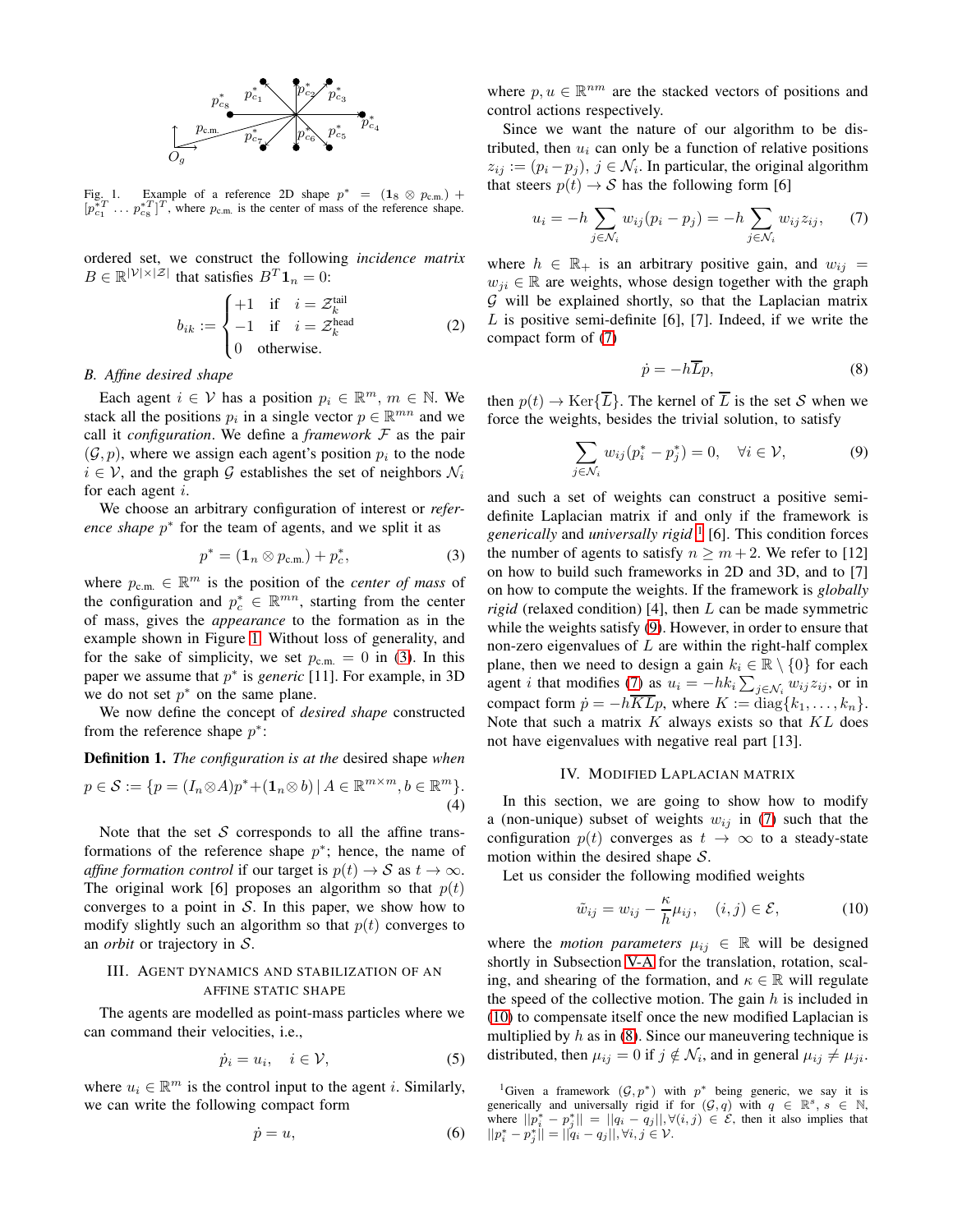

<span id="page-2-3"></span>Fig. 2. Square formation in 2D with  $\mathcal E$  derived from a complete graph with four nodes so that the framework is universally rigid. The reference shape  $p^*$  for the affine formation control is designed with respect to a global frame of coordinates  $O<sub>g</sub>$ . However, the set of affine collective motions is designed with respect to a frame of coordinates  $O<sub>b</sub>$  attached at the centroid. In fact, the desired velocity vector  $^b v_i^*$  for the agent i is constructed as a linear combination of the relative positions  $z_{ij}$ ,  $j \in \mathcal{N}_i$  employing the motion parameters  $\mu_{ij}$ . On the right side, we choose a non-orthogonal basis to construct the affine collective motions in 2D, e.g., two orthogonal translation velocities in blue color, spinning around the centroid in red color, scaling in green color, and two orthogonal shearing motions in orange color.

Similarly to the incidence matrix  $B$  in [\(2\)](#page-1-9), consider again the ordered set of edges  $Z$ , and let us define the components of the following matrix  $M \in \mathbb{R}^{|\mathcal{V}| \times |\mathcal{Z}|}$ 

<span id="page-2-2"></span>
$$
m_{ik} := \begin{cases} \mu_{i\mathcal{Z}_k^{\text{head}}} & \text{if } i = \mathcal{Z}_k^{\text{tail}} \\ -\mu_{i\mathcal{Z}_k^{\text{tail}}} & \text{if } i = \mathcal{Z}_k^{\text{head}} \\ 0 & \text{otherwise.} \end{cases}
$$
 (11)

The definition [\(11\)](#page-2-2) enables us to write the modified Laplacian matrix from the modified weights [\(10\)](#page-1-7) in compact form as

<span id="page-2-8"></span>
$$
\tilde{L} = L - \frac{\kappa}{h} M B^T. \tag{12}
$$

#### V. AFFINE MANEUVERING

## <span id="page-2-1"></span><span id="page-2-0"></span>*A. Motion parameters design*

The motion parameters  $\mu_{ij}$  are designed in a similar way as the weights  $w_{ij}$  in [\(9\)](#page-1-6), i.e., they must satisfy the following linear contraints

<span id="page-2-4"></span>
$$
^{b}v_{i}^{*} = \sum_{j \in \mathcal{N}_{i}} \mu_{ij} (^{b}p_{i}^{*} - ^{b}p_{j}^{*}) = \sum_{j \in \mathcal{N}_{i}} \mu_{ij} {^{b}z_{ij}^{*}}, \forall i \in \mathcal{V}, \quad (13)
$$

where  ${}^b v_i^* \in \mathbb{R}^m$  is the desired velocity for each agent i so that the collective motion is compatible with having  $p(t) \in S$ if we start from  $p^*$  as it is shown in Figure [2.](#page-2-3) Note that the desired agent's velocity is designed with respect to a frame of coordinates  $O_b$  at the center of mass of  $p^*$ ; hence, the  $b$  superscript. Since the desired agents' velocities are constructed from the relative positions  $z^* = \overline{B}^T p^*$ , we will see that if all the stacked vectors in  $z^*$  go under an affine transformation, then the resultant motion will be transformed equally as well. For example, we can design a circular motion (rotation) around the centroid of  $p^*$ . However, after applying an affine transformation to the shape described by  $p^*$ , then the resultant rotation will be ellipsoidal in general.

Note that in order to find the  $\mu_{ij}$ 's that satisfy [\(13\)](#page-2-4) for an arbitrary  $^b v_i^*$ , it is sufficient for the agent i to have at least m neighbors with the corresponding  $z_{ij}^*$  being linearly independent. Indeed, this is the case if  $p^*$  is *generic* and the framework globally rigid.

For example, let us show the design of  $\mu_{ij}$  for the rotational motion in Figure [2.](#page-2-3) It is clear that  $b v_1^* =$  $[1 -1]^T$ ,  ${}^b v_2^* = [-1 -1]^T$ ,  ${}^b v_3^* = [-1 1]^T$  and  ${}^b v_4^* = [1 1]^T$ up to an arbritary scale (angular speed) factor. In order to satisfy [\(13\)](#page-2-4), if we consider the square's side equals one, then the motion parameters of the agent 1 for the rotational motion are  $\mu_{12} = -\mu_{14} = 1$ , and  $\mu_{13} = 0$ , since  $(p_1^* - p_2^*) =$  $[0 -1]^T$ , and  $(p_1^* - p_4^*) = [-1 0]^T$ . Note that this is not the only choice since we have not used  $(p_1^* - p_3^*) = [-1, -1]^T$ .

We can stack [\(13\)](#page-2-4) for all the agents and arrive at the following compact form

<span id="page-2-5"></span>
$$
{}^{b}v_{f}^{*} = \overline{MB}^{T} {}^{b}p^{*}, \qquad (14)
$$

where  ${}^{b}v_{f}^{*} \in \mathbb{R}^{mn}$  is the stacked vector with all the desired agents' velocities.

## <span id="page-2-9"></span>*B. Collective behaviors in 2D and 3D*

To assist the design for the eventual collective behavior of the formation, we can split  $\mathbf{v}_f^*$  into scaling, rotations around the centroid, translations, and shearings. In a extension of this work, we will see rigorously that such velocities form a basis for all the possible motions that keep a configuration in S if  $p(0) \in S$ . In 2D, we have six velocities forming a (non-orthogonal) basis as shown in Figure [2,](#page-2-3) while in 3D, we have three translations, three rotations, three shearings, and one scaling collective velocities. In particular, for the 2D case, we can split  $M$  in [\(14\)](#page-2-5) into

<span id="page-2-10"></span>
$$
M = \kappa_{t_1} M_{t_1} + \kappa_{t_2} M_{t_2} + \kappa_s M_s + \kappa_r M_r + \kappa_{s_1} M_{s_1} + \kappa_{s_2} M_{s_2},
$$
\n(15)

where the matrices  $M_{t_{\{1,2\}}}, M_r, M_s, M_{s_{\{1,2\}}} \in \mathbb{R}^{|\mathcal{V}| \times |\mathcal{Z}|}$ have their elements  $\mu_{ij}$  as in [\(11\)](#page-2-2) but designed only for the 1 *distance units*/sec translation in horizontal/vertical direction, for the 1 *current size*/sec scaling, for the 1 radian/sec spinning, and for the 1 *distance units*/sec shearing in horizontal/vertical direction of the reference shape respectively. Finally, we can see  $\kappa_{\{t_{\{1,2\}},r,s,s_{\{1,2\}}\}} \in \mathbb{R}$  as the *coordinates* of the six motions (see the right side in Figure [2\)](#page-2-3) that will define the eventual collective motion. For example, if  $\kappa_{\{r,s\}} = -1$  and  $\kappa_{t_{\{1,2\}}} = \kappa_{s_{\{1,2\}}} = 0$ , then, the eventual collective motion will be the contraction of an affine transformation of the reference shape while its centroid is fixed but the agents will orbit around it.

Looking at [\(14\)](#page-2-5), we have that the designed  $\mu_{ij}$  for the collective motions that form a basis satisfy the following expressions, focusing both in 2D and 3D. Firstly, regarding the pure translations we have that

<span id="page-2-7"></span>
$$
\sum_{l=1}^{m} \overline{M}_{t_l} \overline{B}^T p^* = (\mathbf{1}_n \otimes v^*), \tag{16}
$$

where  $v^* \in \mathbb{R}^m$  is the common desired translational velocity for all the agents. Secondly, for the rotations around the centroid of  $p^*$  we can check that

<span id="page-2-6"></span>
$$
\overline{M}_r \overline{B}^T p^* = (I_n \otimes W) p^*, \qquad (17)
$$

where  $W \in \mathbb{R}^{m \times m}$  is the *angular velocity tensor*, e.g., for the 3D case  $W = \begin{bmatrix} 0 & -\omega_z & \omega_y \\ \omega_z & 0 & -\omega_x \\ -\omega_y & \omega_x & 0 \end{bmatrix}$  $\Big]$ , with  $\omega_{\lbrace x,y,z \rbrace} =$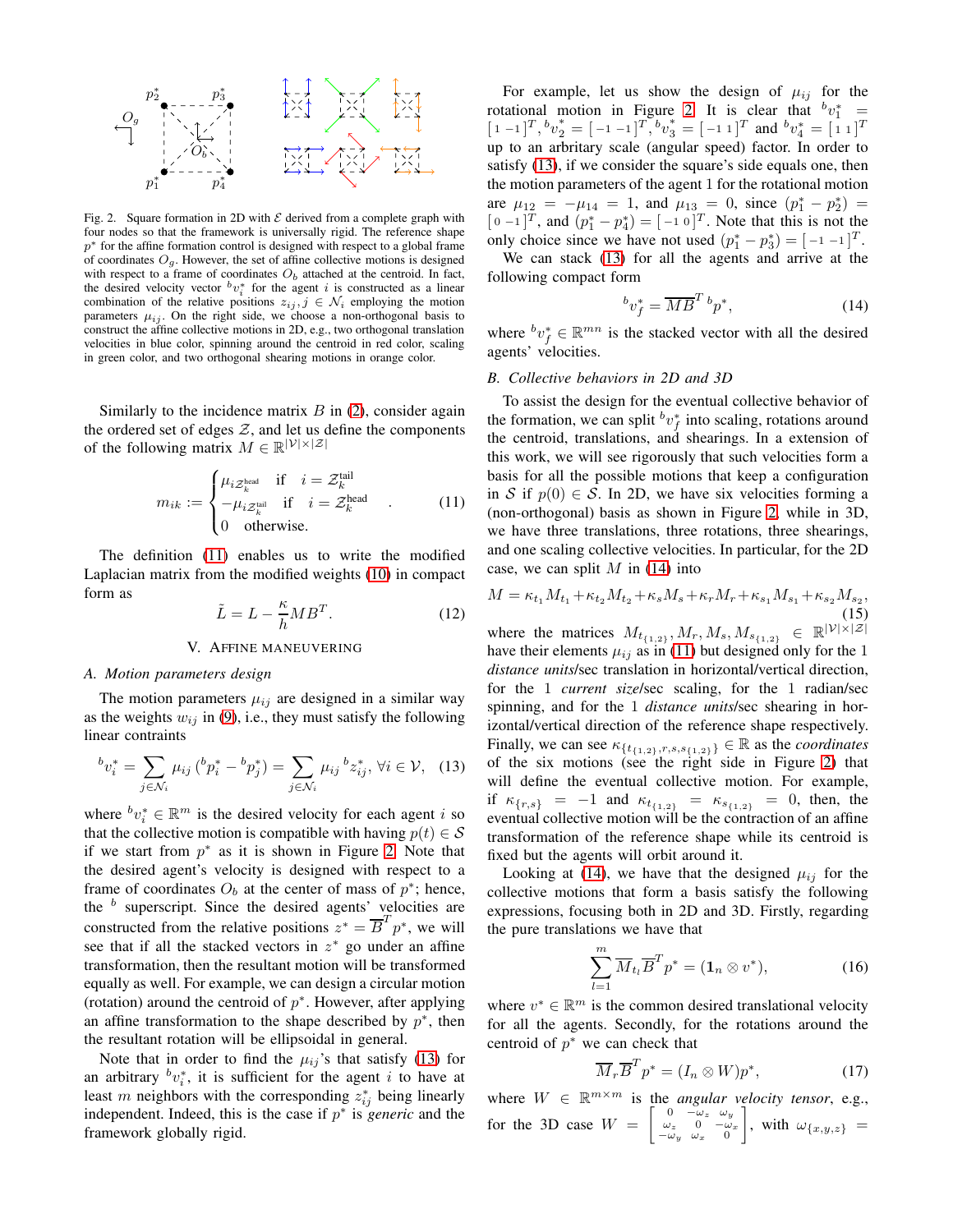1 rads/sec being the angular velocities around the three Cartesian axes. Note that  $M_r$  in [\(17\)](#page-2-6) is the superposition of all the orthogonal angular velocity tensors forming a basis, i.e., for 2D we can only rotate around the *vertical* axis but in 3D we have three possible rotations. Thirdly, for the scaling of  $p^*$ , the design of  $M_s$  satisfies

<span id="page-3-1"></span>
$$
\overline{M}_s \overline{B}^T p^* = p^*,\tag{18}
$$

where the *scaling velocity tensor* is the identity matrix. Finally, for the shearing motion of  $p^*$ , the following is satisfied

<span id="page-3-2"></span>
$$
\sum_{l=1}^{m} \overline{M}_{s_l} \overline{B}^T p^* = (I_n \otimes S) p^*,
$$
 (19)

where  $S \in \mathbb{R}^{m \times m}$  is the *shearing velocity tensor*. For example, for the 2D case  $S = \begin{bmatrix} 0 & h_{xy} \\ h_{yy} & 0 \end{bmatrix}$  $\begin{bmatrix} 0 & h_{xy} \\ h_{yx} & 0 \end{bmatrix}$  with  $h_{xy} = h_{yx} =$ 1 distance units/sec defining the shearing velocity parallel to the x-axis and y-axis (in  $O_b$ ) respectively.

Remark 1. *As an example of non-orthogonality between the proposed motions, one can achieve a 2D rotational motion by combining two shearing velocities, e.g., by setting*  $\kappa_{s_1} =$ −κ<sup>s</sup><sup>2</sup> = 1*. Nevertheless, the chosen collective motions, albeit non-orthogonal, form a basis for all the affine motions and they have a straightforward physical meaning. A more detailed analysis on an orthogonal basis for the velocities will be covered in the journal extension of this work.*

Before the main result, we need one technical lemma. The following statement proves that if we apply the proposed motion technique to an affine transformation of the shape described by  $p^*$ , the result is another affine transformation of the shape described by  $p^*$ . It is particularly an affine transformation of the stacked designed velocities in  $v_f^*$ .

<span id="page-3-5"></span>**Lemma 1.** *Consider the affine transformation*  $\hat{p} = (I_n \otimes I_n)^T$  $(A)p^* + (\mathbf{1} \otimes b)$ , for arbitrary  $A \in \mathbb{R}^{m \times m}$  and  $b \in \mathbb{R}^m$ , then  $\overline{MB}^T\hat{p} = (I_n \otimes A)v_f^* \in \mathcal{S}.$ 

*Proof.* The following identities exploit the *mixed-product* property  $(X_1 \otimes X_2)(X_3 \otimes X_4) = (X_1X_3 \otimes X_2X_4)$  for four matrices  $X_{\{1,2,3,4\}}$  whose dimensions allow the latter matrix multiplications. In particular  $(X_1 \otimes I)(I \otimes X_4)$  =  $(X_1 \otimes X_4) = (I \otimes X_4)(X_1 \otimes I)$  with the appropriate dimensions for the identity matrix.

Consider  $M_t$  as the superposition (or sum) of all  $M_{t_1}$ accounting for all the translational motions in [\(16\)](#page-2-7), then we have that

$$
\overline{M_t} \overline{B}^T \hat{p} = (M_t \otimes I_m)(B^T \otimes I_m)(I_n \otimes A)p^*
$$
  
\n
$$
= (M_t \otimes I_m)(I_n \otimes A)(B^T \otimes I_m)p^*
$$
  
\n
$$
= (I_n \otimes A)(M_t \otimes I_m)(B^T \otimes I_m)p^*
$$
  
\n
$$
= (I_n \otimes A)(\mathbf{1}_n \otimes v^*)
$$
  
\n
$$
= \mathbf{1}_n \otimes Av^*,
$$
 (20)

where, of course,  $v^*$  is as in [\(16\)](#page-2-7). We can conclude then that  $\overline{M_t}\overline{B}^T\hat{p} \in \mathcal{S}$ . Similarly, for all the rotational motions in [\(17\)](#page-2-6), we have that

$$
\overline{M_rB}^T \hat{p} = (M_r \otimes I_m)(B^T \otimes I_m)(I_n \otimes A)p^*
$$
  
\n
$$
= (I_n \otimes A)(M_r \otimes I_m)(B^T \otimes I_m)p^*
$$
  
\n
$$
= (I_n \otimes A)(I_n \otimes W)p^*
$$
  
\n
$$
= (I_n \otimes AW)p^*,
$$
\n(21)

consequently, we have that  $\overline{M_rB}^T\hat{p} \in \mathcal{S}$ . Accordingly, we also have for the scaling and shearing motions from [\(18\)](#page-3-1) and [\(19\)](#page-3-2) that  $\overline{M_s} \overline{B}^T \hat{p} = (I_n \otimes A)p^* \in \mathcal{S}$ , and  $\sum_{l=1}^m \overline{M_{s_l}} \overline{B}^T \hat{p} =$  $(I_n \otimes AS)p^* \in \mathcal{S}.$  $\Box$ 

# VI. STABILITY ANALYSIS

<span id="page-3-0"></span>In this section, we replace the original weights in the affine formation controller [\(7\)](#page-1-4), that achieve a static shape in  $S$ , with the modified weights in [\(10\)](#page-1-7) designed from the motion parameters  $\mu_{ij}$  derived in Section [V-A.](#page-2-1) We then present the following controller

<span id="page-3-4"></span>
$$
u_i = -h \sum_{j \in \mathcal{N}_i} \tilde{w}_{ij} (p_i - p_j). \tag{22}
$$

Similarly as in [\(8\)](#page-1-8), using [\(12\)](#page-2-8), we can arrive at the following compact form.

<span id="page-3-3"></span>
$$
\dot{p} = -h\overline{\tilde{L}}p = -h\overline{L}p - \kappa\overline{MB}^T p. \tag{23}
$$

Differently from [8] for the  $\mathbb{C}^1$  case, here for the  $\mathbb{R}^m$  case, we are not going to focus on the explicit solutions of the closed loop [\(23\)](#page-3-3). We leave, for the extension of this work, the detailed analysis for the modification of the original  $m^2 + m$ zero eigenvalues of  $\overline{L}$  and their corresponding eigenvectors. Nonetheless, we are going to show via Lypaunov that  $p(t) \rightarrow$ S and  $\dot{p}(t) \rightarrow \kappa \overline{MB}^T p(t)$  simultaneously as  $t \rightarrow \infty$ .

<span id="page-3-6"></span>**Theorem 1.** *Consider a generic reference configuration*  $p^* \in$ R mn *and a framework* F *universally rigid such that we can find weights*  $w_{ij} = w_{ji}$  *for the (positive semi-definite) L as in* [\(1\)](#page-0-1), so that  $\text{Ker}\{\overline{L}\}\$  *is as in [\(4\)](#page-1-10). Consider the control action [\(22\)](#page-3-4) for the dynamics [\(5\)](#page-1-11) where the modified weights are as in [\(10\)](#page-1-7). If*

$$
h > \kappa \left\| Q \left(\overline{MB}^T\right)^{\dagger} \right\|_2,
$$

*where the symbol*  $\dagger$  *means that we take the last*  $(m(n-m 1) \times m(n - m - 1)$  *diagonal block of the square matrix,* Q is a positive definite matrix such that  $QJ_2 + J_2^TQ = 2I$ , and  $J_2 \in \mathbb{R}^{m(n-m-1)\times m(n-m-1)}$  *is the Jordan form for the non-zero eigenvalues of*  $\overline{L}$ *, then*  $p(t) \rightarrow S$  *and*  $\dot{p}(t) \rightarrow$  $\kappa \overline{MB}^T p(t)$  *as*  $t \to \infty$ *.* 

*Proof.* We define  $S^{\perp}$  as the orthogonal space of S, where both subspaces have dimensions  $m(n-m-1)$  and  $m^2 + m$ respectively [6], and we remind that  $S = \text{Ker} \{ \overline{L} \}$ . Let us split

$$
p = P_{\mathcal{S}} p + P_{\mathcal{S}^{\perp}} p = p_{\parallel} + p_{\perp}, \tag{24}
$$

where  $P_X$  stands for the projection matrix over the space X. We are going to show the convergence of  $p_{\perp}(t) \rightarrow 0$  as  $t \to \infty$ . Therefore, we will have that  $p(t)$  has  $p_{\parallel}$  as the only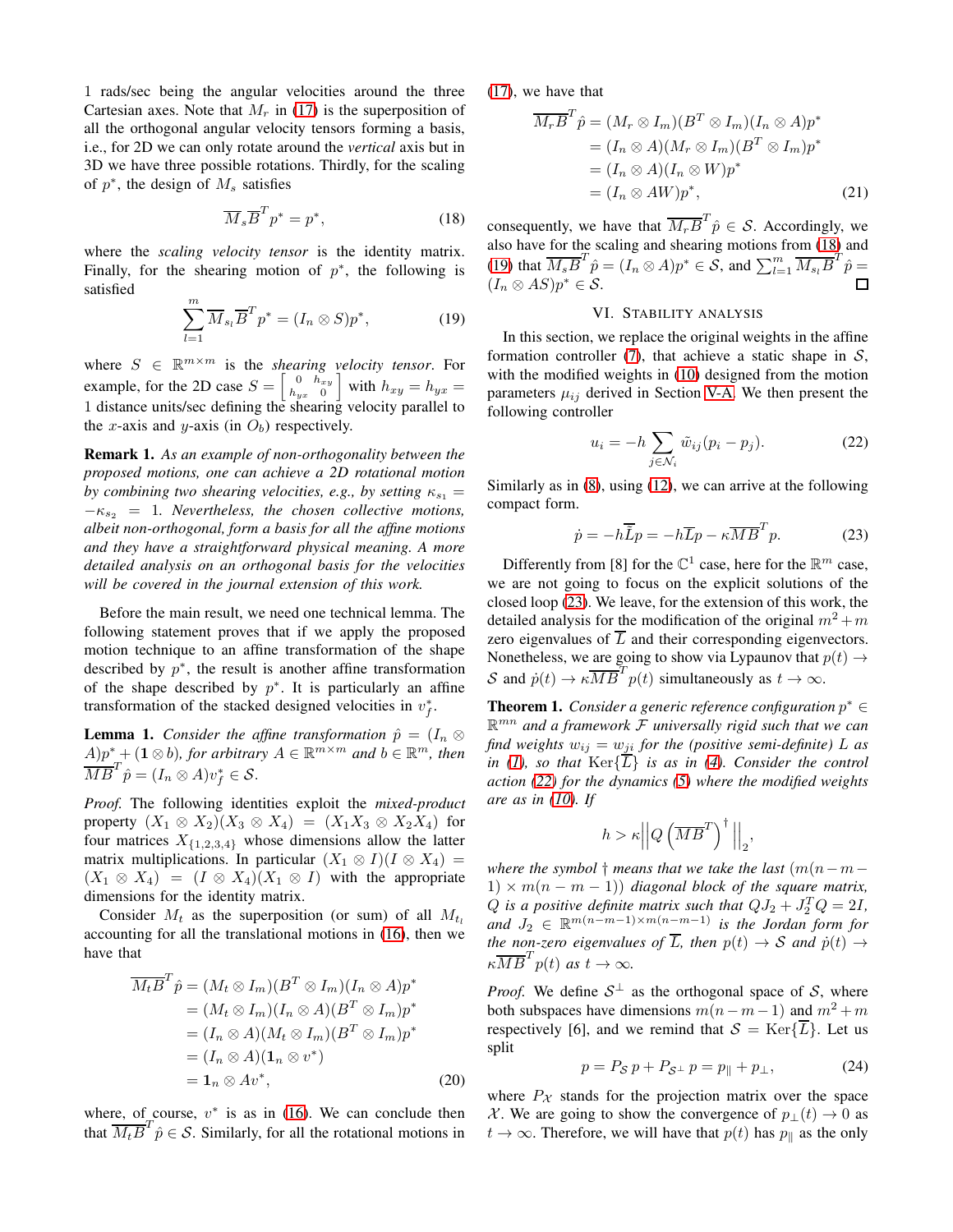nonzero components eventually, i.e.,  $p(t) \rightarrow S$ , as  $t \rightarrow \infty$ . We write the dynamics for  $p_{\perp}$  derived from the closed loop [\(23\)](#page-3-3) as

<span id="page-4-2"></span>
$$
\dot{p}_{\perp} = -hP_{\mathcal{S}^{\perp}}\overline{L}(p_{\parallel} + p_{\perp}) + \kappa P_{\mathcal{S}^{\perp}}\overline{MB}^{T}(p_{\parallel} + p_{\perp}). \quad (25)
$$

According to Lemma [1,](#page-3-5) we have that

$$
\kappa(\overline{MB}^T)\big((\mathbf{1}_n \otimes A)p^* + \mathbf{1}_n \otimes b\big) \in \mathcal{S},\tag{26}
$$

i.e.,  $\kappa(\overline{MB}^T)p_{\parallel} \in \mathcal{S}$ . Together with  $\overline{L}p_{\perp} \in \mathcal{S}^{\perp}$ , and  $\overline{L}p_{\parallel} =$ 0, we can further simplify [\(25\)](#page-4-2) as

<span id="page-4-3"></span>
$$
\dot{p}_{\perp} = -h\overline{L}p_{\perp} + \kappa P_{\mathcal{S}^{\perp}}\overline{MB}^T p_{\perp}.
$$
 (27)

Now consider the Jordan form  $J \in \mathbb{R}^{mn \times mn}$  of  $\overline{L}$ , i.e.,  $T\overline{L}T^{-1} = \begin{bmatrix} J_1 & 0 \\ 0 & J_2 \end{bmatrix}$  for some invertible matrix T, and  $J_1 \in$  $\mathbb{R}^{(m^2+m)\times(m^2+m)}$  and  $J_2 \in \mathbb{R}^{m(n-m-1)\times m(n-m-1)}$ , where we consider  $J_1$  the zero matrix corresponding to the zero eigenvalues of  $\overline{L}$ . Let us apply the change of coordinates  $T$ to  $p$ , i.e.,

$$
\begin{bmatrix} q_1 \\ q_2 \end{bmatrix} = Tp,\tag{28}
$$

with  $q_1 \in \mathbb{R}^{m^2+m}$  and  $q_2 \in \mathbb{R}^{m(n-m-1)}$ . Note that  $Tp_{\parallel} =$  $\begin{bmatrix} q_1^T & 0 \end{bmatrix}^T$  and  $Tp_{\perp} = \begin{bmatrix} 0 & q_2^T \end{bmatrix}^T$ . Then, by applying the same coordinate transformation to [\(27\)](#page-4-3), we have that

$$
\frac{\mathrm{d}}{\mathrm{d}t} \begin{bmatrix} 0 \\ q_2 \end{bmatrix} = -h T \overline{L} T^{-1} \begin{bmatrix} 0 \\ q_2 \end{bmatrix} + \kappa T P_{\mathcal{S}^\perp} \overline{M} \overline{B}^T T^{-1} \begin{bmatrix} 0 \\ q_2 \end{bmatrix}
$$

$$
\dot{q}_2 = -h J_2 q_2 + \kappa \left( T P_{\mathcal{S}^\perp} \overline{M} \overline{B}^T T^{-1} \right)^\dagger q_2, \qquad (29)
$$

where the symbol † means that we take the last  $(m(n$  $m-1 \rangle \times m(n-m-1)$  diagonal block of the matrix to accommodate for the dimensions of  $q_2$ . If we show that  $q_2(t) \to 0$  as  $t \to \infty$ , then  $p_{\perp}(t) \to 0$  as  $t \to \infty$ . Let us choose the following Lyapunov function  $V = q_2^T Q q_2$ , where Q is a positive definite matrix such that  $QJ_2 + J_2^TQ =$  $2I_{m(n-m-1)}$ . Then, the time derivative of V satisfies

$$
\frac{\mathrm{d}V}{\mathrm{d}t} \leq -2h||q_2||^2 + 2\kappa ||Q\left(TP_{\mathcal{S}^\perp} \overline{MB}^T T^{-1}\right)^{\dagger} ||_2 ||q_2||^2.
$$

If we exploit the fact that to do and undo the change of coordinates with  $T$  does not change the norm of a vector, and that the projection matrix does not make bigger the norm of a vector, then if we choose  $h$  such that

<span id="page-4-4"></span>
$$
h > \kappa \left\| Q \left( \overline{M} \overline{B}^T \right)^{\dagger} \right\|_2,\tag{30}
$$

we have that  $p_{\perp}(t) \to 0$  as  $t \to \infty$  exponentially fast, i.e.,  $p(t) \rightarrow p_{\parallel}(t) \in S$  as  $t \rightarrow \infty$ . Therefore, we conclude that if  $h$  satisfies [\(30\)](#page-4-4), then, we can deduce from the closed loop [\(23\)](#page-3-3) that

<span id="page-4-5"></span>
$$
\begin{cases} p(t) \to & p_{\parallel}(t) \\ \dot{p}(t) \to & \kappa \overline{MB}^T p(t) = \kappa \overline{MB}^T p_{\parallel}(t) \end{cases}, t \to \infty \quad (31)
$$

Theorem [1](#page-3-6) has shown us that the dynamics of  $p(t)$ converges to the linear system [\(31\)](#page-4-5) together with  $p(t) \rightarrow$ 

S. Consequently, we can deduce the eventual collective behavior by analyzing the linear system [\(31\)](#page-4-5) whose initial condition is a configuration in  $S$ . Note that the global convergence to the desired collective behavior is guaranteed.

Physically, we can understand the results of Theorem [1](#page-3-6) better if we split  $p(t)$  into two configurations, namely,  $p_c(t)$  and  $p_{c,m}(t)$ . The configuration  $p_c(t)$  is as in [\(3\)](#page-1-3) (we remind that we defined as reference shape  $p^* = p_c^*$ ) with collective motions that keep its centroid fixed, and the *centroid configuration*  $p_{c.m.}(t)$  travels depending on the actual  $p_c(t)$ . Hence, the eventual collective behavior can be formally expressed as

<span id="page-4-6"></span>
$$
\begin{cases}\np(t) &= p_{\text{c.m.}}(t) + p_c(t) \\
\dot{p}_c(t) &= \kappa \left(I_n \otimes (W + I_m + H)\right) \overline{B}^T p_c(t) \\
\dot{p}_{\text{c.m.}}(t) &= \kappa \overline{M}_t \overline{B}^T p_c(t) \\
p_c(0) & \in \{(I_n \otimes A)p^* \mid A \in \mathbb{R}^{m \times m}\} \\
p_{\text{c.m.}}(0) & \in \{1 \otimes b \mid b \in \mathbb{R}^m\}\n\end{cases}\n\tag{32}
$$

where the particular  $A$  and  $b$  to pick in [\(32\)](#page-4-6) will depend on the initial condition  $p(0)$  in [\(23\)](#page-3-3), and for the sake of simplicity we have assumed that all the coordinates  $\kappa_{*}$  (see Subsection [V-B\)](#page-2-9) equal one.

## VII. NUMERICAL SIMULATIONS

<span id="page-4-0"></span>We choose as a reference shape  $p^*$  the one displayed in Figure [1.](#page-1-2) In particular, the separations between agents in the horizontal and vertical axes are equal to 1. We create an universally rigid framework by setting the collection of edges as

$$
\mathcal{Z} = \{ (1, 2), (1, 3), (1, 4), (1, 5), (2, 4), (2, 7), (3, 5) (3, 6), (4, 5), (4, 6), (5, 7), (6, 8), (7, 8), (4, 8), (5, 8) \}.
$$

where the weights  $w_{ij} = w_{ji}$  have been calculated following the algorithm in [7]. We describe in detail four simulations with collective behaviors based on  $p^*$  in the captions of Figures [3,](#page-5-0) [4,](#page-5-1) [5,](#page-5-2) and [6.](#page-5-3)

#### VIII. DISCUSSION AND FUTURE WORK

<span id="page-4-1"></span>We have presented how to induce collective motions in affine formation control. These collective behaviors do not require leaders but to modify the original weights responsible for only a static configuration. As illustrated in the simulations, we can exploit these behaviors to rendezvous the agents with a particular shape, enclose a point of interest, or cover an area. Similarly as in [8], future work will focus on obtaining the explicit solutions to the closed-loop system by analyzing eigenvalues and eigenvectors of  $\overline{L}$  in [\(23\)](#page-3-3).

#### ACKNOWLEDGMENTS

The work of H.G. de Marina is supported by the grant Atraccion de Talento 2019-T2/TIC-13503 from the Government of Madrid, and it has been partially supported by the Spanish Ministry of Science and Innovation under research Grant RTI2018-098962-B-C21.